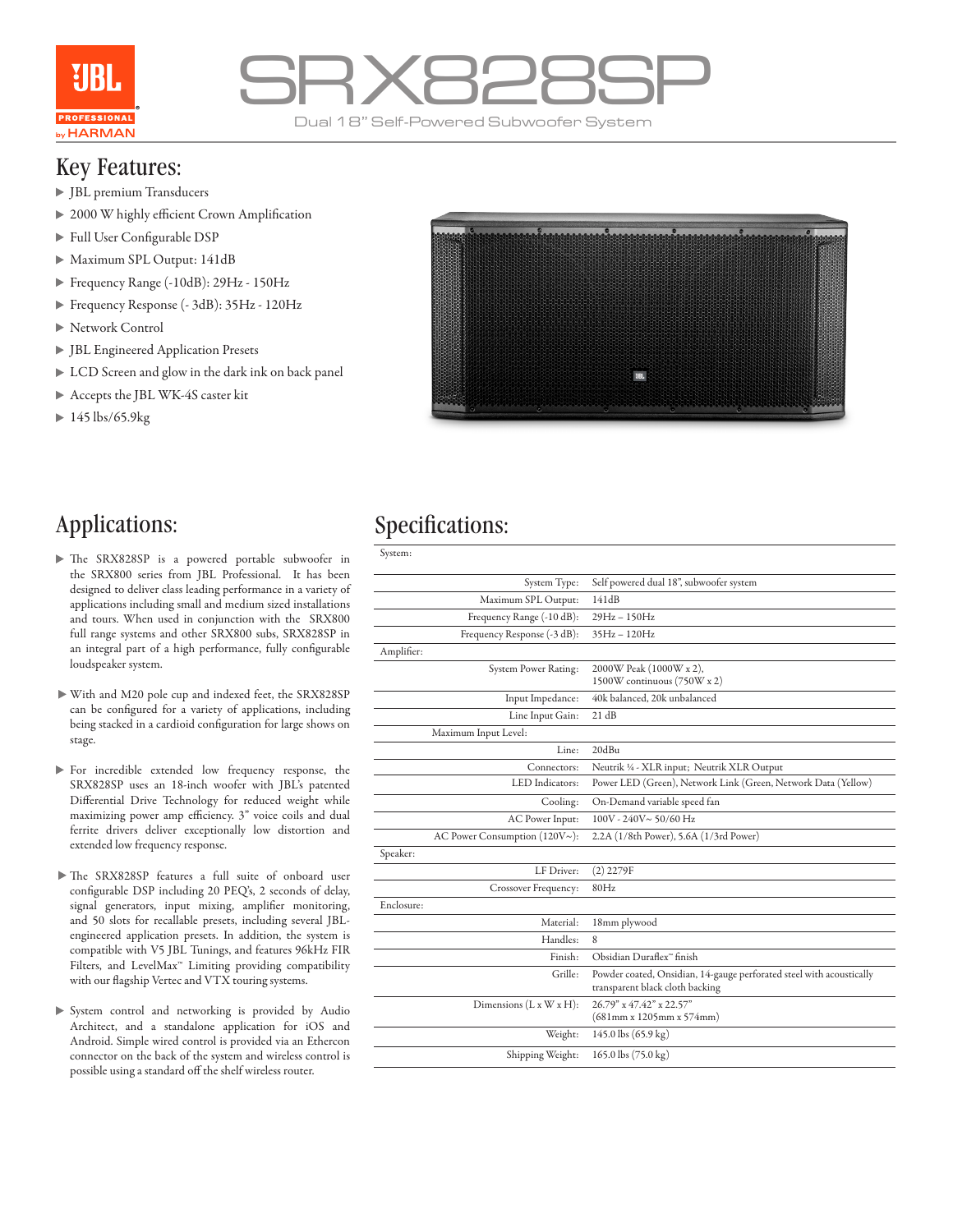#### 20 100 1000 10000 20000 Frequency (Hz)  $70\frac{1}{20}$ 80 90 100 110 SPL (dB) Top 60Hz 80Hz  $-120$ Hz Cardioid 60Hz Cardioid 80Hz

#### Frequency Response (Main)

## Subwoofer Presets

|                 |               | SRX 812/815               | <b>SRX 835</b>             | Generic Top Box 60Hz<br>Sub Crossover | Generic Top Box 80Hz<br>Sub Crossover | Generic Top Box<br>100Hz Sub Crossover | Generic Top Box<br>120Hz Sub Crossover |
|-----------------|---------------|---------------------------|----------------------------|---------------------------------------|---------------------------------------|----------------------------------------|----------------------------------------|
| <b>SRX 818</b>  | <b>Normal</b> | SRX Sub<br><b>SRX Top</b> | SRX Sub<br><b>SRX Top</b>  | 60Hz HiPass<br>60Hz                   | 80Hz HiPass<br>80Hz                   | 100Hz HiPass<br>100Hz                  | 120Hz HiPass<br>120Hz                  |
|                 | Cardioid 80Hz | SRX Sub<br>Cardioid 80hz* | SRX Sub<br>Cardioid 80hz*  |                                       | 80Hz HiPass<br>Cardioid 80hz*         |                                        |                                        |
|                 | Cardioid 60Hz |                           | 60Hz Sub<br>Cardioid 60hz* | 60Hz HiPass<br>Cardioid 60hz*         |                                       |                                        |                                        |
| <b>SRX 828</b>  | Normal        | SRX Sub<br><b>SRX Top</b> | SRX Sub<br>SRX Top         | 60Hz HiPass<br>60Hz                   | 80Hz HiPass<br>80Hz                   | 100Hz HiPass<br>100Hz                  | 120Hz HiPass<br>120Hz                  |
|                 | Cardioid 80Hz | SRX Sub<br>Cardioid 80hz* | SRX Sub<br>Cardioid 80hz*  |                                       | 80Hz HiPass<br>Cardioid 80hz*         |                                        |                                        |
|                 | Cardioid 60Hz |                           | 60Hz Sub<br>Cardioid 60hz* | 60Hz HiPass<br>Cardioid 60hz*         |                                       |                                        |                                        |
| Generic<br>Subs | 60Hz          |                           | 60Hz Sub<br>60Hz LoPass    |                                       |                                       |                                        |                                        |
|                 | 80Hz          | 80Hz Sub<br>80Hz LoPass   | 80Hz Sub<br>80Hz LoPass    |                                       |                                       |                                        |                                        |
|                 | 100Hz         | 100Hz Sub<br>100Hz LoPass | 100Hz Sub<br>100Hz LoPass  |                                       |                                       |                                        |                                        |
|                 | 120Hz         | 120Hz Sub<br>120Hz LoPass | 120Hz Sub<br>120Hz LoPass  |                                       |                                       |                                        |                                        |

\*The Cardioid Preset is always selected only on the rear-facing box. The two front facing boxes should be set to your selected crossover frequency, eg. 60Hz or 80Hz.

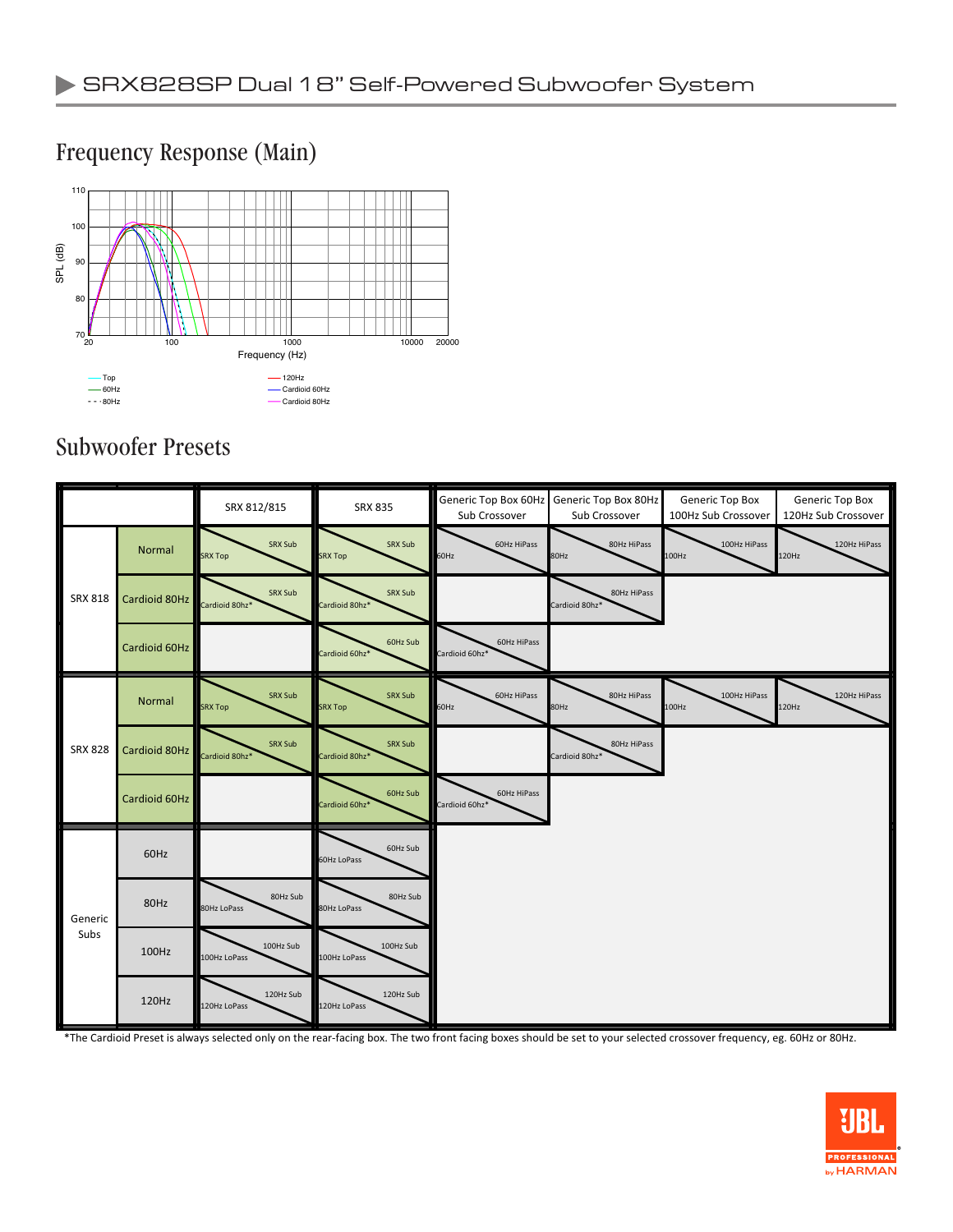# Block Diagram: